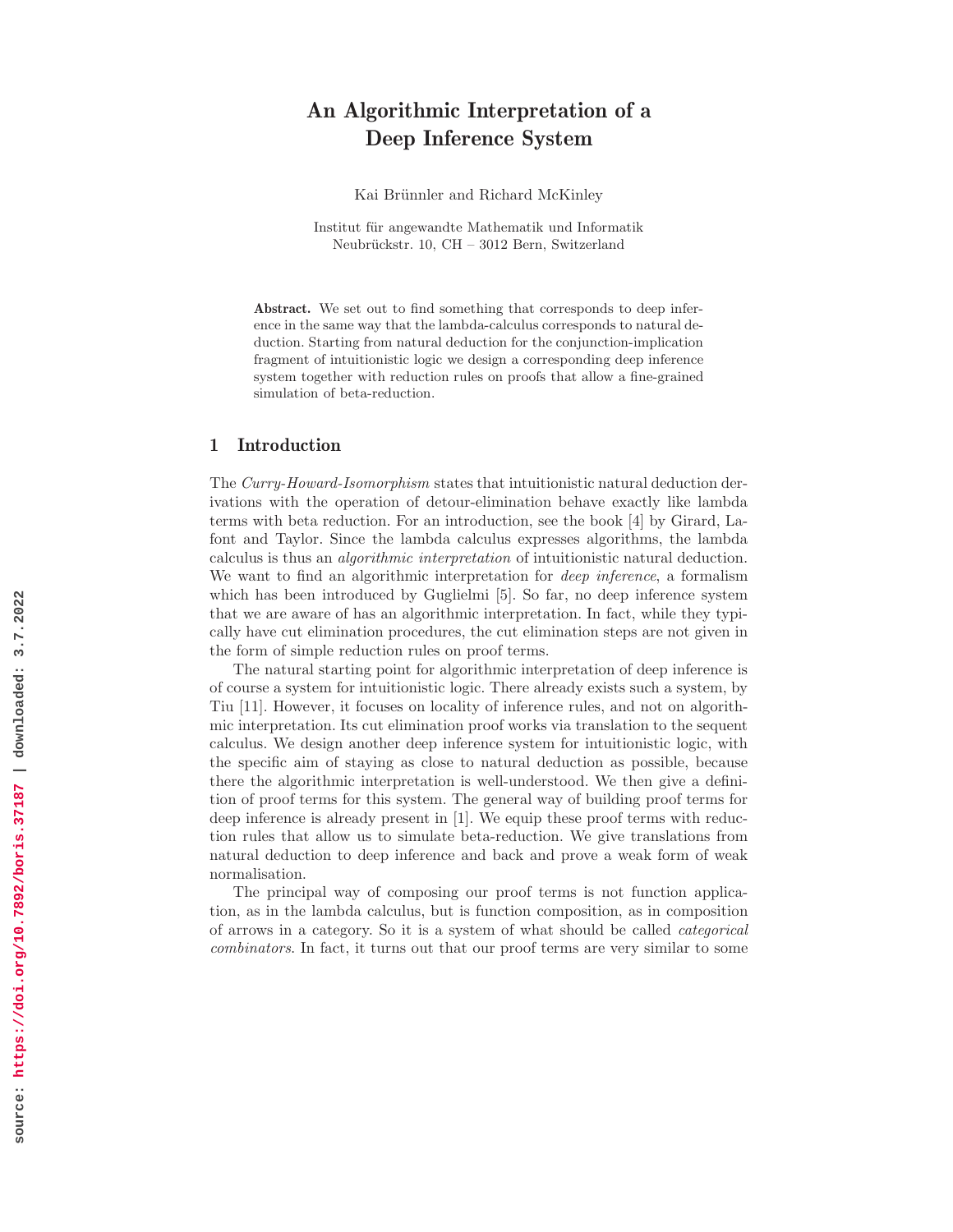categorical combinators that Curien designed in the eighties, in order to serve as a target for the compilation of functional programming languages [2]. A very accessible introduction to those combinators and how they led to the development of explicit substitution calculi, like the  $\lambda \sigma$ -calculus, can be found in Hardin [7].

The difference between our combinators and Curien's is in the presentation of the defining adjunctions of a cartesian closed category. In our presentation proof terms can be thought of graphically: they are built using vertical composition (the usual composition of morphisms) and horizontal composition (the connectives).

### 2 A Deep Inference System for Intuitionistic Logic

Formulas, denoted by  $A, B, C, D$ , are defined as follows

$$
A ::= a \mid (A \land A) \mid (A \supset A) ,
$$

where  $\alpha$  is a propositional variable. As usual, conjunction binds stronger than implication and is left-associative, implication is right-associative. A formula *context*, denoted by  $C\{\}\;$ , is a formula with exactly one occurrence of the special propositional variable { }, called the hole or the empty context. The formula  $C{A}$  is obtained by replacing the hole in  $C{$  } by A. As usual, a context is positive if the number of implications we pass from the left on the path from the hole to the root is even. A context is negative if that number is odd, and is strictly positive if that number is zero.

A deep inference rule is a term rewriting rule on formulas. A rule is written

$$
\rho \frac{A}{B} \quad ,
$$

where  $\rho$  is the name of the rule and A and B are formulas containing schematic variables. A is the *premise* and  $B$  is the *conclusion* of the rule. In term rewriting A would be the left-hand-side or the redex and B would be the right-hand-side or the contractum. A system is a set of rules. An instance of a formula containing schematic variables is obtained by replacing the schematic variables by formulas. An instance of an inference rule as above is

$$
\rho \frac{C\{A'\}}{C\{B'\}}
$$

,

.

where  $C\{\}\}$  is a context, the formula  $A'$  is an instance of A and B' is an instance of B. A deep inference derivation is a sequence of rule instances composed in the obvious way. In term rewriting terminology a derivation is just a reduction sequence from one formula to another one using the given inference rules as rewrite rules. Of course, this definition only applies when the context is positive, since applying a rule in a negative context is generally unsound. For a negative context  $C\{\}\$ , an instance of  $\rho$  will have the form

$$
\rho \frac{C\{B'\}}{C\{A'\}}
$$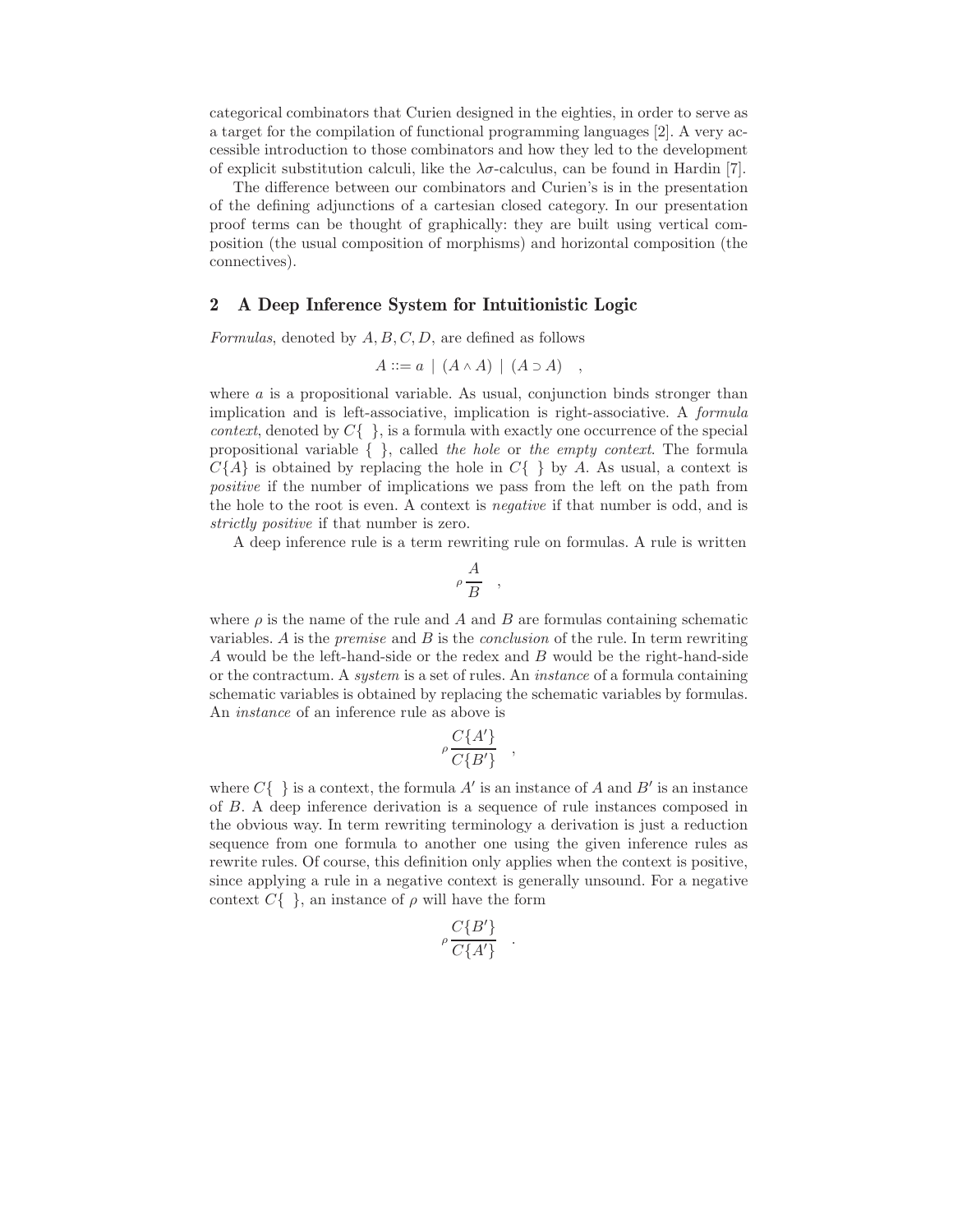| $\overline{A \wedge A}$                     | $\overline{A} \supset (B \wedge A)$ |
|---------------------------------------------|-------------------------------------|
| $A \wedge B$ $A \wedge B$                   | $(A \supset B) \wedge A$            |
| $w_1 \longrightarrow w_2 \longrightarrow R$ | e                                   |

Fig. 1. A deep inference system for intuitionistic logic

Before seeing examples of derivations, let us look at a specific system for the conjunction-implication fragment of intuitionistic logic: the system in Figure 1. Because we like to think of the pair  $w_1, w_2$  as one rule, there are essentially four rules: c,w, i, e, or, respectively: contraction, weakening, implication introduction and implication elimination. We can think of contraction as conjunction introduction and of weakening as conjunction elimination. Implication elimination can also be called evaluation. Categorically, each introduction rule is the unit and each elimination rule the counit of an adjunction. The system is designed with one goal in mind: to stay as close as possible to natural deduction, the home ground for algorithmic interpretation of proofs.

Let us now look at two examples of derivations. Notice how the inference rules apply deeply inside a context, as opposed to, say, rules in natural deduction. Notice also how the derivation on the right contains a "detour", a single instance of  $w_1$  would also do the job.

Example 1.

$$
\begin{array}{ccc}\n & A \wedge B & A \wedge B \\
\downarrow^{\infty} & (A \wedge B) \wedge (A \wedge B) & \downarrow^{\infty} \\
\downarrow^{\infty} & B \wedge (A \wedge B) & \downarrow^{\infty} \\
\downarrow^{\infty} & (B \supset (A \wedge B)) \wedge B \\
\downarrow^{\infty} & (B \supset A) \wedge B \\
\downarrow^{\infty} & A\n\end{array}
$$

We now introduce *proof terms*, or just *terms*, to capture deep inference derivations. Proof terms are denoted by  $R, T, U, V$  and are defined as follows:

 $R ::= id | \rho | (R \cdot R) | (R \wedge R) | (R \supset R)$ 

where id is *identity*,  $\rho$  is the name of an inference rule from Figure 1,  $(R_1, R_2)$ is (sequential) composition and  $(R_1 \wedge R_2)$  and  $(R_1 \supset R_2)$  are conjunction and implication. Both conjunction and implication are also referred to as parallel composition. Sequential composition binds stronger than parallel composition and is left-associative. Unnecessary parentheses may be dropped.

Some proof terms can be typed. The typing judgement  $A \stackrel{R}{\rightarrow} B$  says that the term R can have the type  $A \rightarrow B$ , so R has premise A and conclusion B. In that case R is called typeable and the triple consisting of  $A, R, B$  is called a typed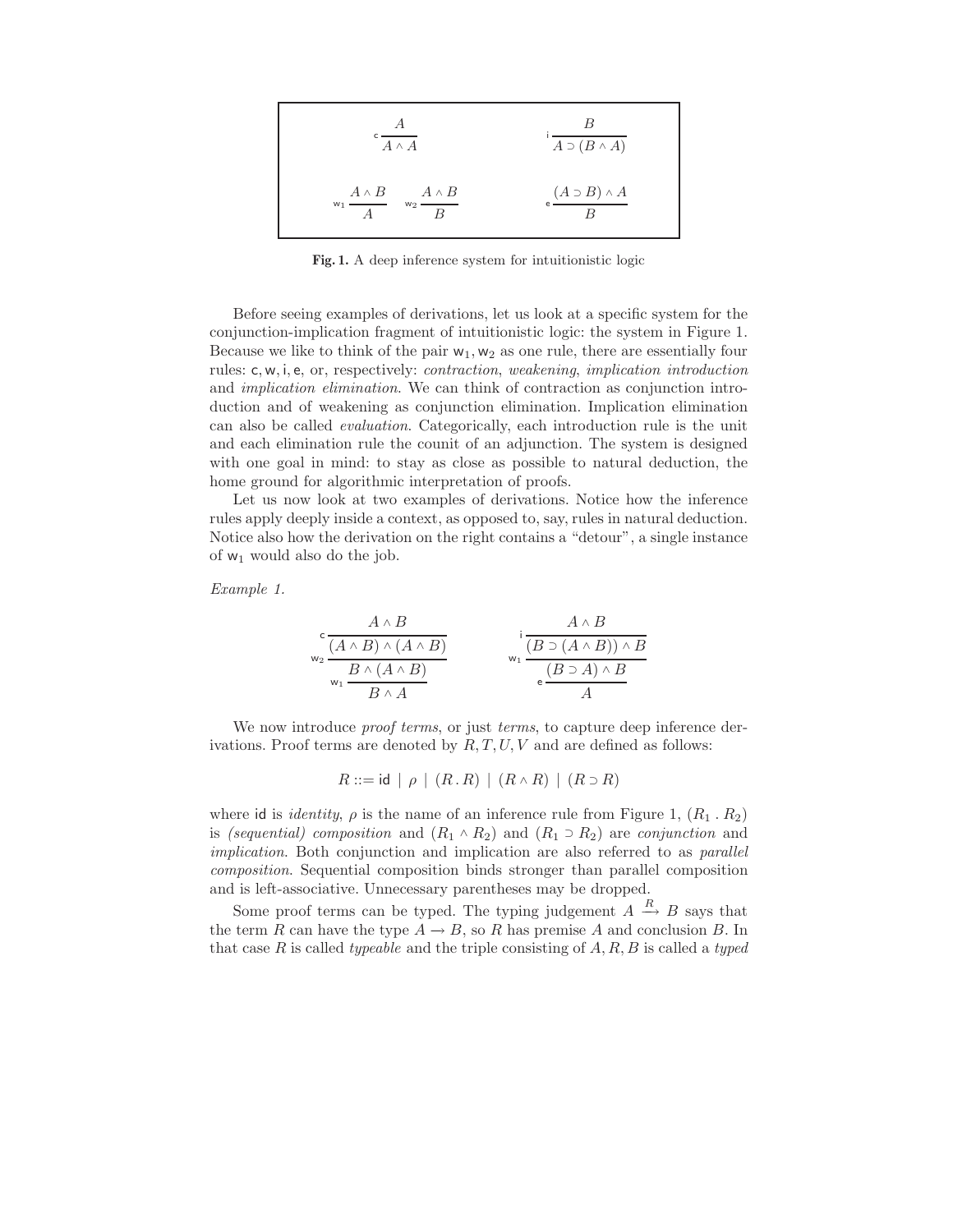$$
A \xrightarrow{\text{id}} A \qquad \xrightarrow{A \xrightarrow{R} B \xrightarrow{T} C}
$$
  

$$
A \xrightarrow{R.T} C
$$
  

$$
\xrightarrow{A \xrightarrow{R} C \xrightarrow{B \xrightarrow{T}} D} \qquad \xrightarrow{C \xrightarrow{R} A \xrightarrow{B \xrightarrow{T}} D}
$$
  

$$
\xrightarrow{A \wedge B \xrightarrow{R \wedge T} C \wedge D} \qquad \xrightarrow{A \supset B \xrightarrow{R \supset T} C \supset D}
$$

Fig. 2. Typing rules for proof terms

term. Typing judgements are derived by the typing rules in Figure 2 relative to a given set of typing axioms. A typing axiom types an inference rule name: we have  $A \xrightarrow{\rho} B$  where A and B are instances of the premise and the conclusion of  $\rho$ , respectively. The only set of inference rules (or: typing axioms) we consider here is the one in Figure 1.

*Example 2.* Consider the following two terms  $R$  and  $T$ , which correspond to the derivations in Example 1:

$$
c \cdot (w_2 \wedge id) \cdot (id \wedge w_1) \qquad \text{and} \qquad (i \wedge id) \cdot ((id \supset w_1) \wedge id) \cdot e
$$

It is easy to see that they can be typed as  $A \wedge B \stackrel{R}{\to} B \wedge A$  and  $A \wedge B \stackrel{T}{\to} A$ .

Clearly, there is canonical way of turning deep inference derivations into proof terms, as suggested by the examples above, and also a straightforward way of turning proof terms into deep inference derivations (that requires us to choose some order among parallel rewrites):

**Proposition 1.** Given two formulas  $A, B$  and a system of inference rules, there is a derivation from  $A$  to  $B$  in that system iff there is a proof term  $R$  such that  $A\stackrel{R}{\rightarrow} B$  can be derived from the typing axioms corresponding to the given system.

Having introduced these typing derivations, we replace them immediately by a more economical and suggestive notation, where we compose inference rules vertically and horizontally. Let  $\rho$  be an inference rule  $A \xrightarrow{\rho} B$ , and let  $A \xrightarrow{R} B$ ,  $B \xrightarrow{T} C, C \xrightarrow{U} D$ . Then the typing derivations for  $\rho, R, T, R \wedge U$  and  $R \supset U$  are represented as the tiles



.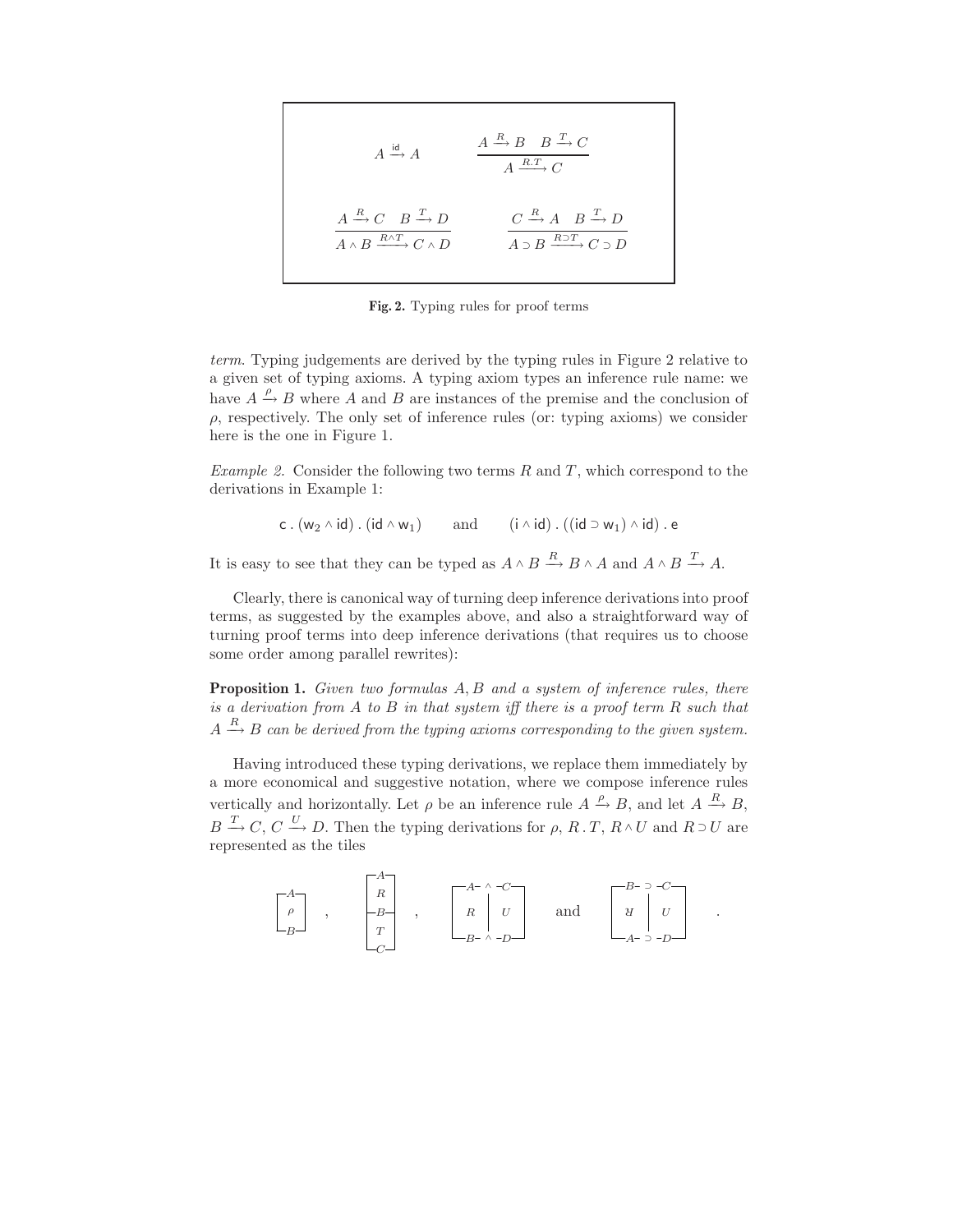$$
R \cdot (T \cdot U) \rightarrow (R \cdot T) \cdot U
$$
  
\n
$$
R \cdot id \rightarrow R \leftarrow id \cdot R
$$
  
\n(bur)  $id \land id \rightarrow id \leftarrow id \supset id$   
\n
$$
(R \land T) \cdot (U \land V) \rightarrow R \cdot U \land T \cdot V
$$
  
\n
$$
(R \supset T) \cdot (U \supset V) \rightarrow U \cdot R \supset T \cdot V
$$
  
\n(nw) 
$$
(R \land T) \cdot w_1 \rightarrow w_1 \cdot R
$$
  
\n
$$
(R \land T) \cdot w_2 \rightarrow w_2 \cdot T
$$
  
\n(nc) 
$$
R \cdot c \rightarrow c \cdot (R \land R)
$$
  
\n
$$
( \beta \land ) \quad c \cdot w_1 \rightarrow id \leftarrow c \cdot w_2
$$
  
\n(ni) 
$$
R \cdot i \rightarrow i \cdot (id \supset (R \land id))
$$
  
\n
$$
( \beta \supset (i \cdot (id \supset R) \land T) \cdot e \rightarrow (id \land T) \cdot R)
$$

Fig. 3. System beta

Example 3. Here are the tile representations of the derivations from the first example:



.

### 2.1 Reduction

Some reduction rules are shown in Figure 3. They were chosen for the single purpose of allowing us to simulate  $\beta$ -reduction of the simply-typed lambda calculus, the best-understood algorithmic interpretation of a logical system. In particular, the rules were not chosen to make sense categorically: some naturality equations are missing, extensionality is missing and the rule for beta reduction is more general than one would expect.

The system is called System beta. It has two subsystems that we wish to identify: System bur, the first block of reduction rules, which is labeled with (bur), and System subst, which is obtained from System beta by removing the  $(\beta_2)$ -rule. System bur equationally specifies a category with two bifunctors. From a deep inference point of view, it has nothing to do with the inference rules involved, it just equates derivations which differ due to inessential, bureaucratic detail. System subst is named in accordance with Curien. Consider a  $\beta$ -reduction step in the lambda calculus. There are two things to do: first, remove the application operator and the lambda, and second, carry out the substitution. While the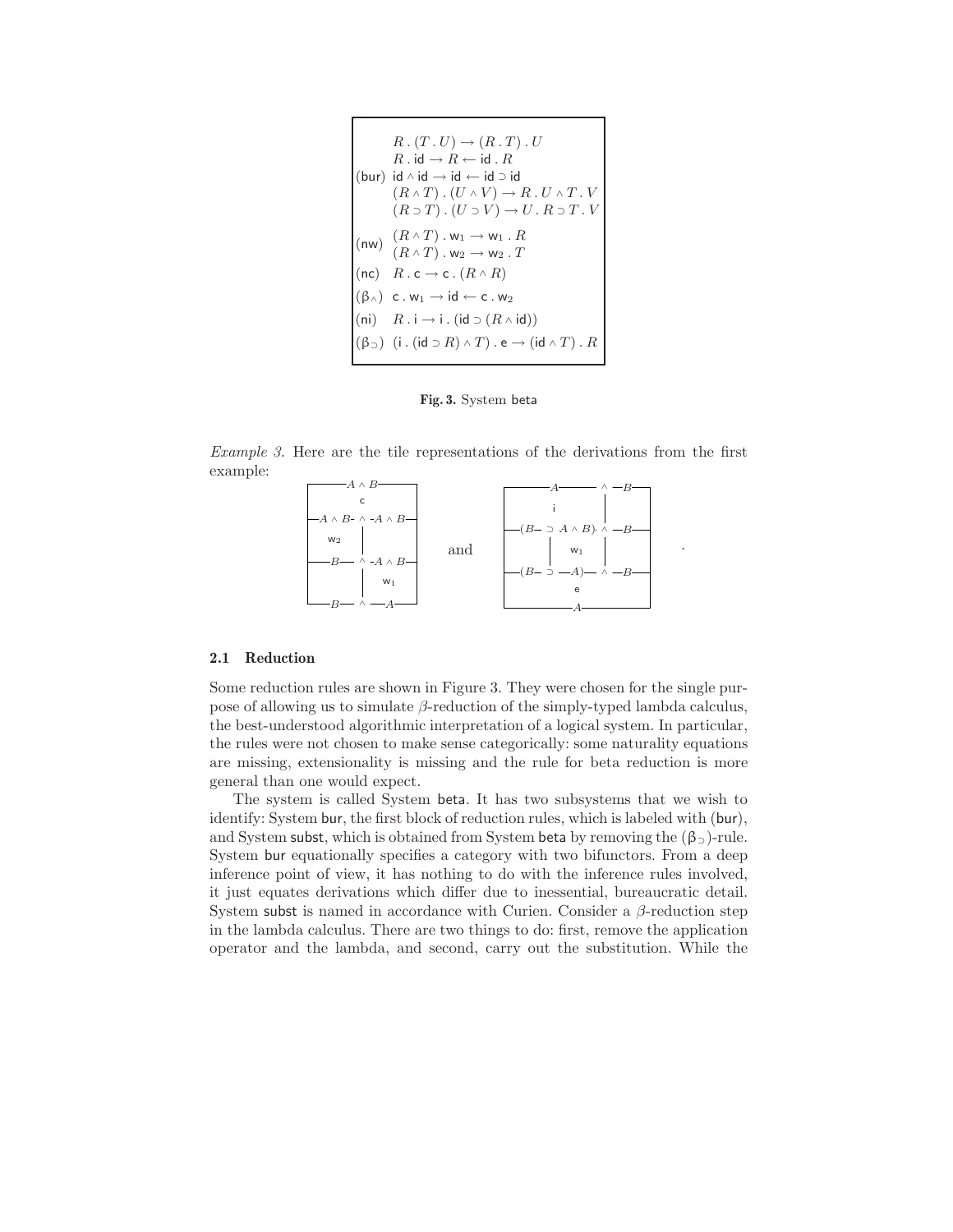$$
\begin{aligned}\n\text{(bur')} \quad & (W. (R \wedge T)) \cdot (U \wedge V) \rightarrow W. (R. U \wedge T. V) \\
& (W. (R \supset T)) \cdot (U \supset V) \rightarrow W. (U. R \supset T. V) \\
& (w') \quad & (W. (R \wedge T)) \cdot w_1 \rightarrow (W. w_1) \cdot R) \\
& (w) \quad & (W. (R \wedge T)) \cdot w_2 \rightarrow (W. w_2) \cdot T) \\
& (i \wedge R) \cdot e \rightarrow id \wedge R \\
& (w) \quad & (W. (i \wedge R)) \cdot e \rightarrow W. (id \wedge R) \\
& (W. ((i. (id \supset R)) \wedge T)) \cdot e \rightarrow (W. (id \wedge T)) \cdot R\n\end{aligned}
$$

Fig. 4. The completion of system beta into system Beta

 $(\beta_{\supset})$ -rule allows us to do the first step, System subst allows us do the second step.

System beta is not locally confluent, its completion Beta is obtained by adding the rules in Figure 4. Morally, the right thing to do could be to work modulo bur, which would allow us to abandon these extra reduction rules. In this work we formally stay within the free theory. Nevertheless, we think of the terms as deep inference derivations, which are equal modulo associativity and, morally, should be equal modulo bur. System Bur is a completion of System bur and System Subst a completion of System subst, both are obtained by adding the corresponding rules from Figure 4.

For a given subsystem of System Beta we write  $R \to T$  if R can be rewritten into T in one step by any rule in the given subsystem, so  $\rightarrow$  is closed under context and irreflexive. We write  $\rightarrow^n$  for the composition of  $\rightarrow$  with itself ntimes, and  $\rightarrow$  for the reflexive-transitive closure of  $\rightarrow$ . If no subsystem is specified we mean System Beta itself.

*Example 4.* Our example terms  $R$  and  $T$  rewrite as follows:

| c. $(w_2 \wedge id)$ . $(id \wedge w_1)$<br>$\rightarrow$ c. $(w_2$ . id) $\land$ (id . $w_1$ )<br>and<br>$\rightarrow^2$ c. $(w_2 \wedge w_1)$ | $\rightarrow$ <sup>3</sup> W <sub>1</sub> | $(i \wedge id)$ . $((id \supset w_1) \wedge id)$ . e<br>$\rightarrow$ (i. (id $\supset w_1$ ) $\wedge$ (id . id)) . e<br>$\rightarrow$ (id $\wedge$ id . id) . $w_1$ |
|-------------------------------------------------------------------------------------------------------------------------------------------------|-------------------------------------------|----------------------------------------------------------------------------------------------------------------------------------------------------------------------|
|-------------------------------------------------------------------------------------------------------------------------------------------------|-------------------------------------------|----------------------------------------------------------------------------------------------------------------------------------------------------------------------|

Figure 5 shows for most of the reductions in system beta that they preserve typing. For the remaining rules this is easy to check, so we have the following proposition.

**Proposition 2** (reduction preserves typing). Let R and T be proof terms with  $R \to T$ . If  $A \xrightarrow{R} B$  then  $A \xrightarrow{T} B$ .

By checking critical pairs we get local confluence, strong normalisation for Bur can be obtained by a simple polynomial interpretation, so we have the following proposition.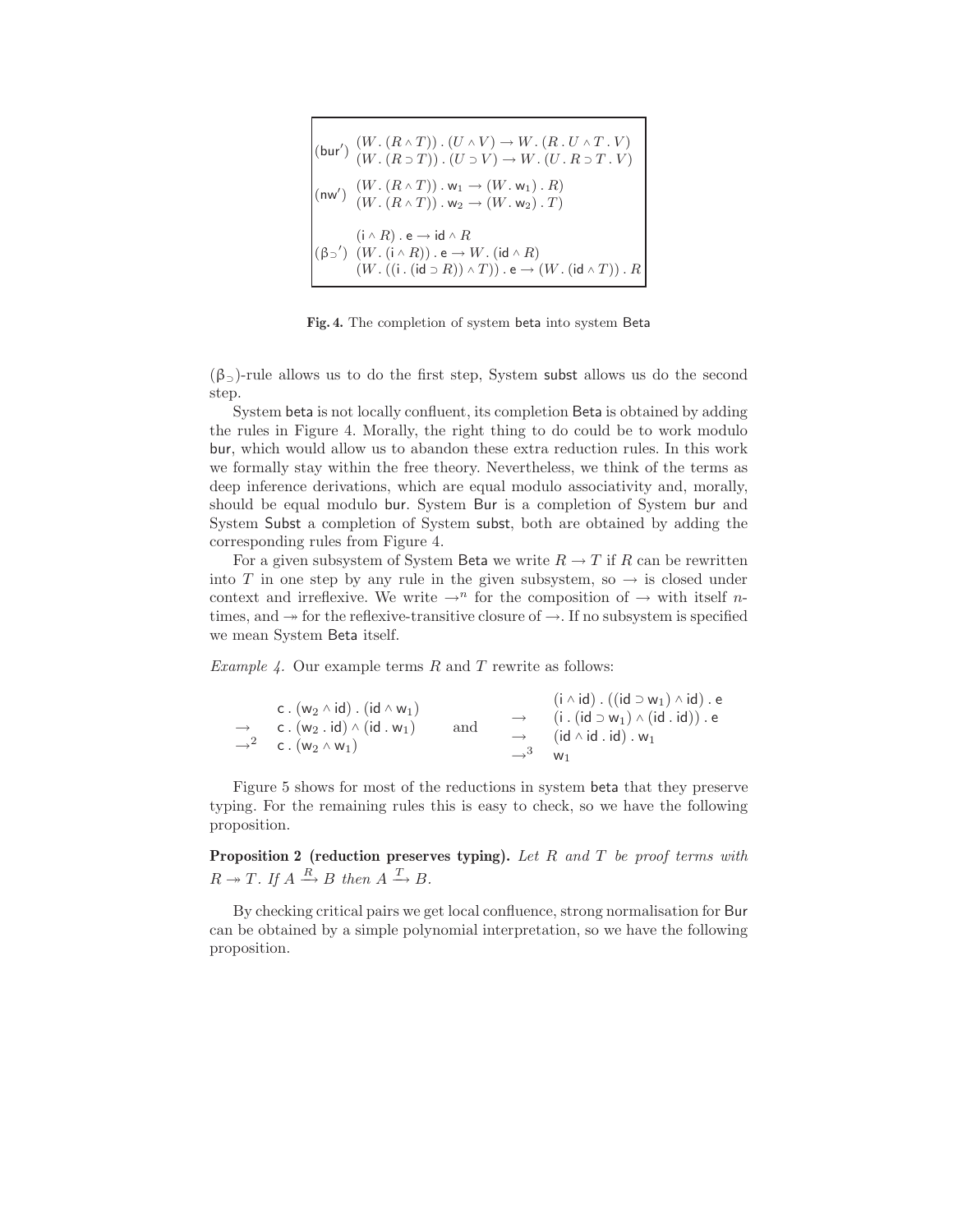

Fig. 5. Reduction rules with typing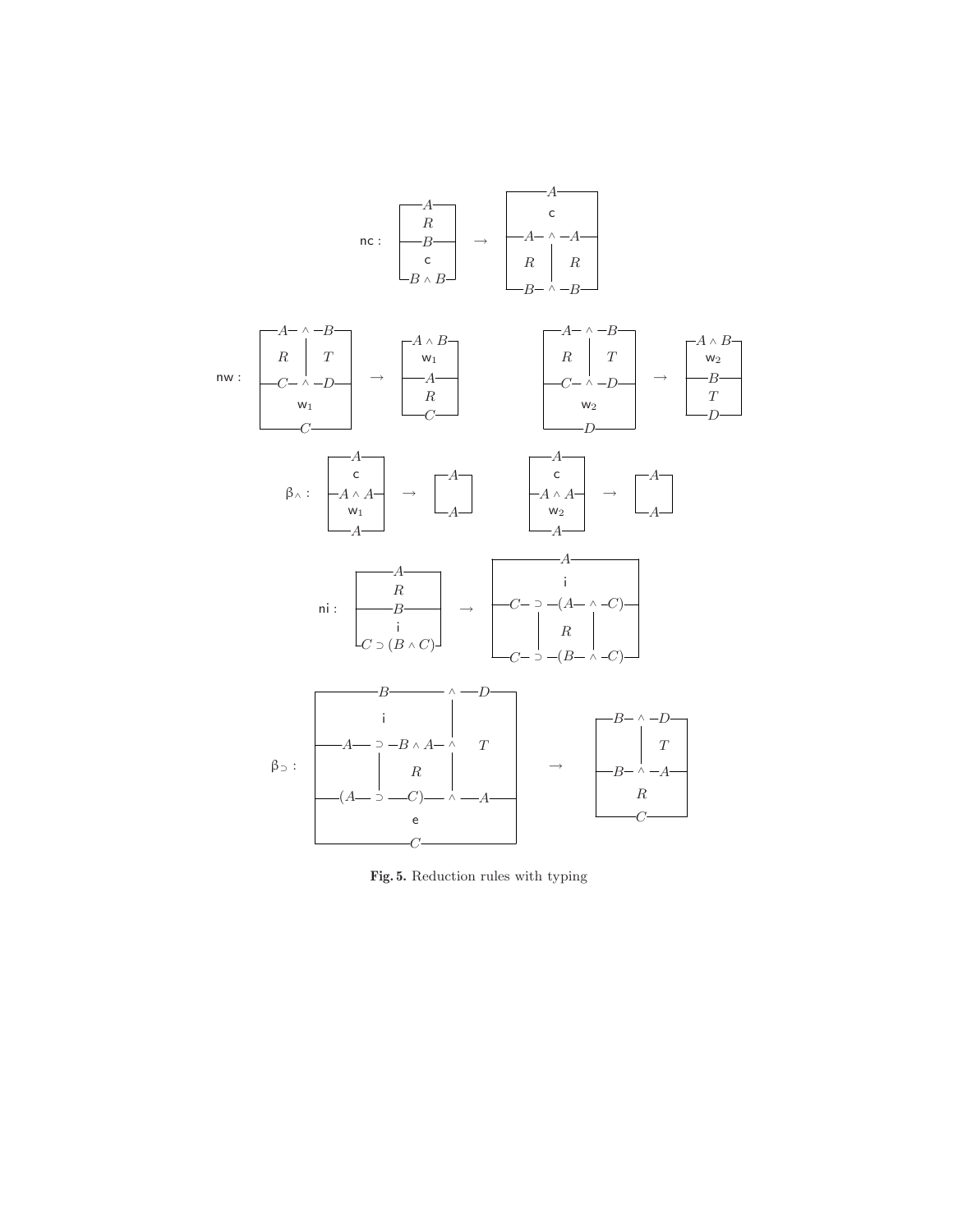#### Proposition 3.

(i) Systems Bur, Subst and Beta are locally confluent.

(ii) System Bur is confluent and strongly normalising.

Remark 1. System Subst, and thus also System Beta, is not strongly normalising. We have the following cycle:

$$
\begin{array}{lcl} \mathsf{c} \, . \, \mathsf{w}_1 \, . \, \mathsf{c} \, . \, \mathsf{w}_1 & \rightarrow & \mathsf{c} \, . \, \big( \mathsf{c} \, . \, \mathsf{w}_1 \wedge \mathsf{c} \, . \, \mathsf{w}_1 \big) \, . \, \mathsf{w}_1 \\ & \rightarrow & \mathsf{c} \, . \, \mathsf{w}_1 \, . \, \big( \mathsf{c} \, . \, \mathsf{w}_1 \big) \\ & \rightarrow & \mathsf{c} \, . \, \mathsf{w}_1 \, . \, \mathsf{c} \, . \, \mathsf{w}_1 \end{array}
$$

The situation is different from Curien's system, where the subsystem for carrying out substitutions is strongly normalising. The confluence proofs for Curien's systems, that we know of, use strong normalisation of the subsystem which carries out substitutions, so they do not seem to directly apply in our setting. For the moment we do not know whether our system is confluent. In any case we do not see the failure of strong normalisation as a major defect. The problem is now to find a natural and liberal strategy which ensures termination.

## 3 The Relation with Natural Deduction

There is an obvious inductive translation of a natural deduction derivation into a deep inference derivation. It yields a deep inference derivation with the same conclusion as the natural deduction derivation and which has as its premise the conjunction of all premises of the natural deduction derivation. Since our inference rules are all sound and since a suitable replacement theorem holds for intuitionistic logic, we also know that we can also embed deep inference into natural deduction. So translations in both directions exist. However, they only work on derivations, not on the underlying untyped terms. What we would like to have in both directions is a translation of untyped terms which has the property of preserving typing. However, the obvious inductive translation of derivations is not even well-defined on their underlying untyped terms. Consider a standard sequent-style natural deduction system with additive context treatment and without structural rules. The two axiom instances  $A \vdash A$  and  $B, A \vdash A$  are different derivations, that should be translated into  $A \xrightarrow{\text{id}} A$  and  $B \wedge A \xrightarrow{w_2} A$ , respectively. However, both axiom instances have the same underlying pure term, namely just a variable. Clearly, taking the underlying pure lambda term loses too much information of the original derivation. To keep that information we very slightly extend the syntax of lambda terms. We mark a variable if it corresponds to an axiom of the first kind and we will not mark it if it corresponds to an axiom of the second kind. The marked variables behave as usual except that they are not allowed to be bound.

We consider  $\lambda$ -terms with de Bruijn indices, introduced in [3]. They are defined as follows, where  $n \geq 1$ :

$$
M ::= n | n | (\lambda M) | (M M) | (\pi_1 M) | (\pi_2 M) | \langle M, M \rangle ,
$$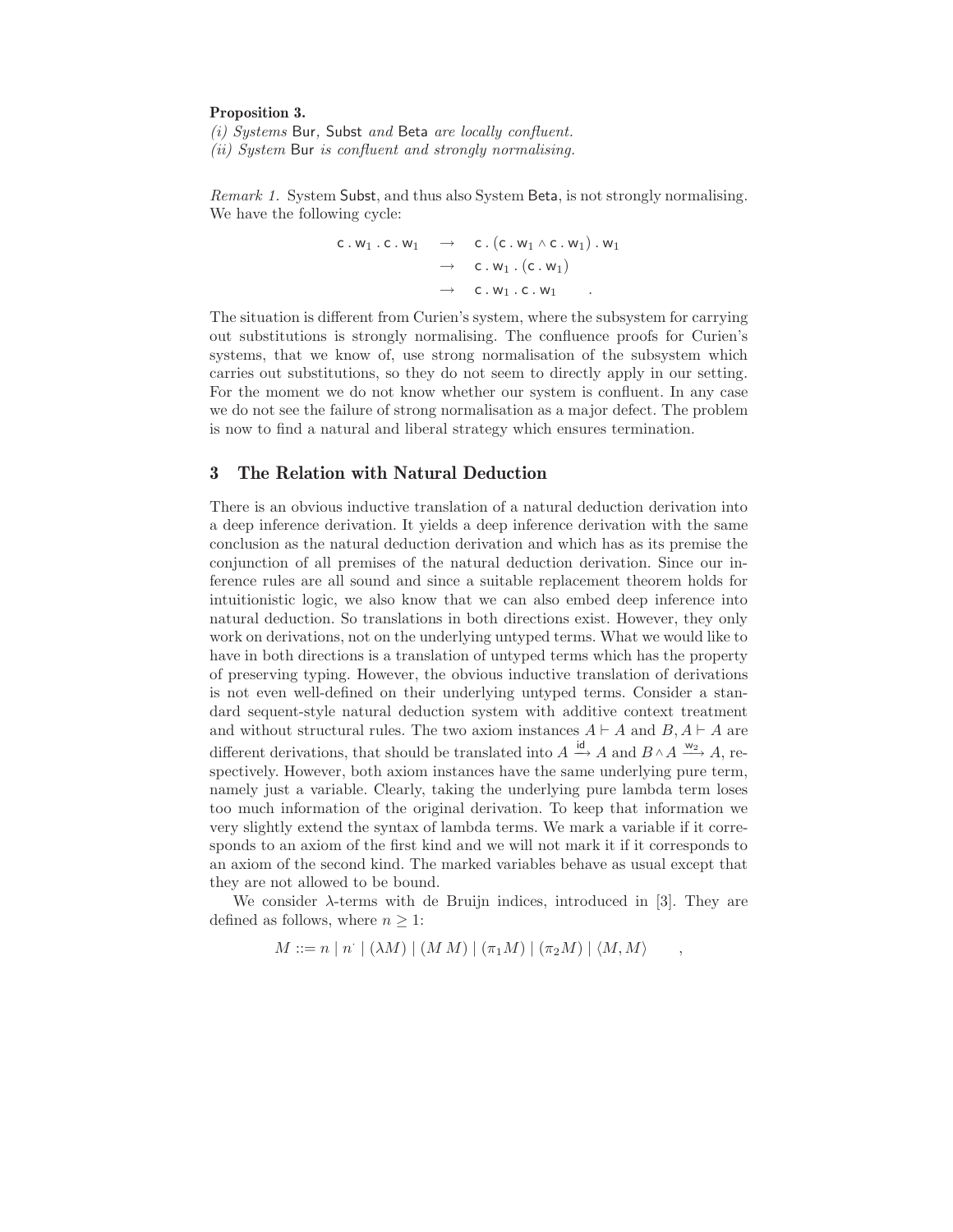$$
\Gamma, A, \Delta \vdash i^{(\cdot)} : A \quad \text{where } i = |A, \Delta| \text{ and } i \text{ is marked iff } |\Gamma| = 0
$$
\n
$$
\wedge_I \frac{\Gamma \vdash M : A \quad \Gamma \vdash N : B}{\Gamma \vdash \langle M, N \rangle : A \land B} \qquad \qquad \qquad \wedge_I \frac{\Gamma, A \vdash M : B}{\Gamma \vdash \lambda M : A \supset B}
$$
\n
$$
\wedge_E \frac{\Gamma \vdash M : A \land B}{\Gamma \vdash \pi_1 M : A} \qquad \wedge_E \frac{\Gamma \vdash M : A \land B}{\Gamma \vdash \pi_2 M : B} \qquad \qquad \qquad \wedge_E \frac{\Gamma \vdash M : A \supset B \quad \Gamma \vdash N : A}{\Gamma \vdash M N : B}
$$

Fig. 6. Typing rules for the name-free  $\lambda$ -calculus

and where in a given term an occurrence of  $n$ , a marked index, is in the scope of at most  $n-1$   $\lambda$ 's. The reduction rules for  $\beta$ -reduction together with substitution  $M[n \leftarrow N]$  and lifting  $t_i^n$  are defined as follows:

$$
\pi_1 \langle M, N \rangle \to M
$$
\n
$$
\pi_2 \langle M, N \rangle \to N
$$
\n
$$
\pi_3 \langle M, N \rangle \to N
$$
\n
$$
\pi_4 \langle M, N \rangle \to N
$$
\n
$$
\pi_5 \langle M, N \rangle \to N
$$
\n
$$
\pi_6 \langle M, N \rangle \to N
$$
\n
$$
\pi_7 \langle M, N \rangle \to N
$$
\n
$$
\pi_8 \langle M, N \rangle \to N
$$
\n
$$
\pi_9 \langle M, N \rangle \to N
$$
\n
$$
\pi_9 \langle M, N \rangle \to N
$$
\n
$$
\pi_9 \langle M, N \rangle \to N
$$
\n
$$
\pi_9 \langle M, N \rangle \to N
$$
\n
$$
\pi_9 \langle M, N \rangle \to N
$$
\n
$$
\pi_9 \langle M, N \rangle \to N
$$
\n
$$
\pi_9 \langle M, N \rangle \to N
$$
\n
$$
\pi_9 \langle M, N \rangle \to N
$$
\n
$$
\pi_9 \langle M, N \rangle \to N
$$
\n
$$
\pi_9 \langle M, N \rangle \to N
$$
\n
$$
\pi_9 \langle M, N \rangle \to N
$$
\n
$$
\pi_9 \langle M, N \rangle \to N
$$
\n
$$
\pi_9 \langle M, N \rangle \to N
$$
\n
$$
\pi_9 \langle M, N \rangle \to N
$$
\n
$$
\pi_9 \langle M, N \rangle \to N
$$
\n
$$
\pi_9 \langle M, N \rangle \to N
$$
\n
$$
\pi_9 \langle M, N \rangle \to N
$$
\n
$$
\pi_9 \langle M, N \rangle \to N
$$
\n
$$
\pi_9 \langle M, N \rangle \to N
$$
\n
$$
\pi_9 \langle M, N \rangle \to N
$$
\n
$$
\pi_9 \langle M, N \rangle \to N
$$
\n
$$
\pi_9 \langle M, N \rangle \to N
$$
\n
$$
\pi_9 \langle M, N \rangle \to N
$$
\n
$$
\pi_9 \langle M, N \rangle \to N
$$
\n
$$
\pi_9 \langle M, N \rangle \to N
$$
\n
$$
\
$$

$$
t_i^n(m) = \begin{cases} m+n & m > i \\ m & m \le i \end{cases} \qquad t_i^n(M\ N) = (t_i^n(M)\ t_i^n(N))
$$
  

$$
t_i^n(m^r) = (m+n)
$$

A typing context, denoted by  $\Gamma$  or  $\Delta$ , is a finite sequence of formulas. For typing context  $\Gamma$  its length is denoted by  $|\Gamma|$  and the conjunction of all its formulas, in the given order and associated to the left, is denoted by  $\wedge \Gamma$ . Our typing system for lambda terms is given in Figure 6. Notice that it is impossible to type any term in an empty context, because that would require us to abstract over a marked index, which is not allowed. Let  $\top$  denote  $a \supset a$ , for some atom a. Notice that whenever  $\Gamma \vdash M : A$  and  $M'$  is obtained from M by removing all markings, then  $\top, \Gamma \vdash M' : A$ 

Natural deduction to deep inference. We define a function  $_{-6}$  from  $\lambda$ -terms to deep inference proof terms. We write  $R^n$  for  $n > 0$  to denote R sequentially composed with itself n times. An expression  $R^0$ . T or T.  $R^0$  denotes just T.

$$
\begin{aligned} \underline{m}_{\mathrm{D}}^{\mathrm{.}} = \begin{cases} \mathrm{id} & m = 1 \\ \mathsf{w}_{1}^{m-1} & m > 1 \end{cases} & \begin{aligned} \underline{M}_{\mathrm{D}}^{\mathrm{.}} & = \mathrm{i} \, . \, (\mathrm{id} \supset \underline{M}_{\mathrm{D}}) \\ \underline{M}N_{\mathrm{D}}^{\mathrm{.}} & = \mathrm{c} \, . \, (\underline{M}_{\mathrm{D}} \wedge \underline{N}_{\mathrm{D}}) \, . \, \mathrm{e} \\ \underline{m}_{\mathrm{D}}^{\mathrm{.}} & = \mathsf{w}_{1}^{m-1} \, . \, \mathsf{w}_{2} \end{aligned} & \begin{aligned} \underline{M}N_{\mathrm{D}}^{\mathrm{.}} & = \mathrm{i} \, . \, (\mathrm{id} \supset \underline{M}_{\mathrm{D}}) \\ \underline{M}N_{\mathrm{D}}^{\mathrm{.}} & = \underline{M}_{\mathrm{D}}^{\mathrm{.}} \, . \, \mathsf{w}_{n} \\ \underline{M}^{\mathrm{.}}_{\mathrm{.}}N_{\mathrm{D}}^{\mathrm{.}} & = \mathrm{c} \, . \, (\underline{M}_{\mathrm{D}} \wedge \underline{N}_{\mathrm{D}}) \, . \, \mathrm{e} \end{aligned} \end{aligned}
$$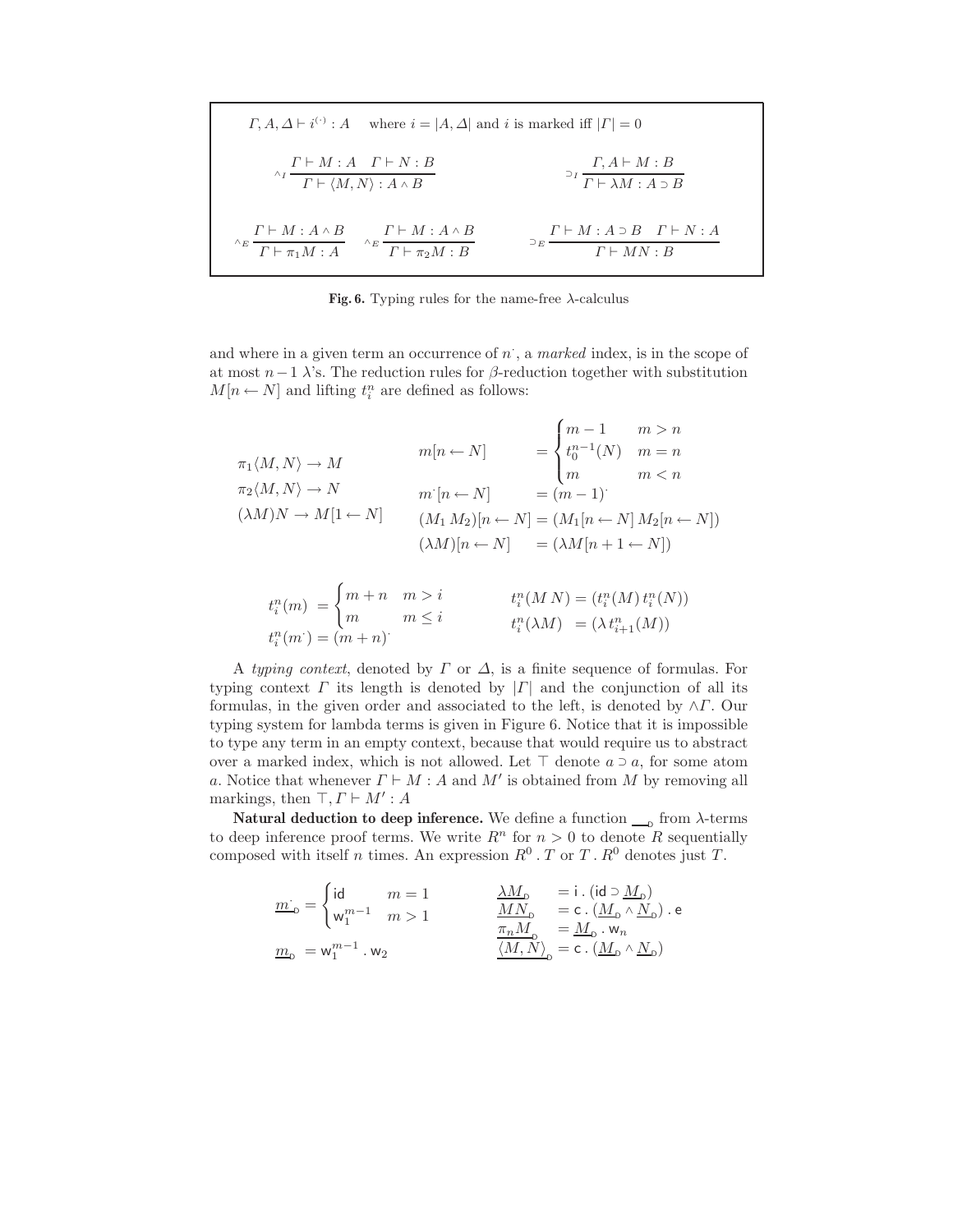It is straightforward to check that the embedding preserves typing, so we omit the proof, even though it is very instructive:

# Theorem 1 (the embedding preserves typing). If  $\Gamma \vdash M : A$  then  $\wedge \Gamma \xrightarrow{M_D} A$ .

We now come to the main theorem: System Beta can simulate  $\beta$ -reduction. The proof is of course similar to the proof of a similar result for Curien's combinators in [2]. We write  $\mathsf{id}_n(R)$  for  $(\ldots(R \wedge \mathsf{id}) \ldots \wedge \mathsf{id})$ ).

 $\overbrace{n \text{ times}}$ 

Theorem 2 (the embedding preserves reduction). (i) If  $M \rightarrow \beta N$  then  $M_{\rm o} \rightarrow N_{\rm o}$ .  $(iii)$  id<sub>n−1</sub>(c . (id ^ <u>N<sub>p</sub></u>)) . <u>M</u><sub>p</sub> →  $M[n \leftarrow N]$ <sub>p</sub> (*iii*) id<sub>i</sub>(w<sup>n</sup><sub>1</sub>) . <u>M</u><sub>p</sub> →  $\frac{t_i^n(M)}{t_i^{n}(M)}$ <sub>p</sub>

Proof. The first claim follows from the following diagram, which relies on (ii). A similar diagram works for the projection–pairing reduction.



We now prove (ii), by induction on  $M$ . We see the cases for an index, an application, and an abstraction. The cases for a marked index, for pairing and for projection are straightforward.

$$
\operatorname{id}_{n-1}(\mathbf{c} \cdot (\mathsf{id} \wedge \underline{N}_{\mathbf{D}})) \cdot \underline{m}_{\mathbf{D}} = \operatorname{id}_{n-1}(\mathbf{c} \cdot (\mathsf{id} \wedge \underline{N}_{\mathbf{D}})) \cdot \mathbf{w}_{1}^{m-1} \cdot \mathbf{w}_{2}
$$
\n
$$
\begin{cases}\n\mathbf{w}_{1}^{n-1} \cdot \mathbf{c} \cdot (\mathsf{id} \wedge \underline{N}_{\mathbf{D}}) \cdot \mathbf{w}_{1}^{m-n} \cdot \mathbf{w}_{2} \\
\rightarrow \mathbf{w}_{1}^{m-2} \cdot \mathbf{w}_{2} = \underline{m-1}_{\mathbf{D}} = \underline{m[n \leftarrow N]}_{\mathbf{D}} & m > n\n\end{cases}
$$
\n
$$
\begin{matrix}\n\mathbf{w}_{1}^{n-1} \cdot \mathbf{c} \cdot (\mathsf{id} \wedge \underline{N}_{\mathbf{D}}) \cdot \mathbf{w}_{2} \\
\rightarrow \mathbf{w}_{1}^{n-1} \cdot \mathbf{c} \cdot (\mathsf{id} \wedge \underline{N}_{\mathbf{D}}) \cdot \mathbf{w}_{2} \\
\rightarrow \mathbf{w}_{1}^{m-1} \cdot \mathbf{d}_{n-m}(\mathbf{c} \cdot (\mathsf{id} \wedge \underline{N}_{\mathbf{D}})) \cdot \mathbf{w}_{2} \\
\rightarrow \mathbf{w}_{1}^{m-1} \cdot \mathbf{w}_{2} = \underline{m}_{\mathbf{D}} = \underline{m[n \leftarrow N]}_{\mathbf{D}} & m < n\n\end{cases}
$$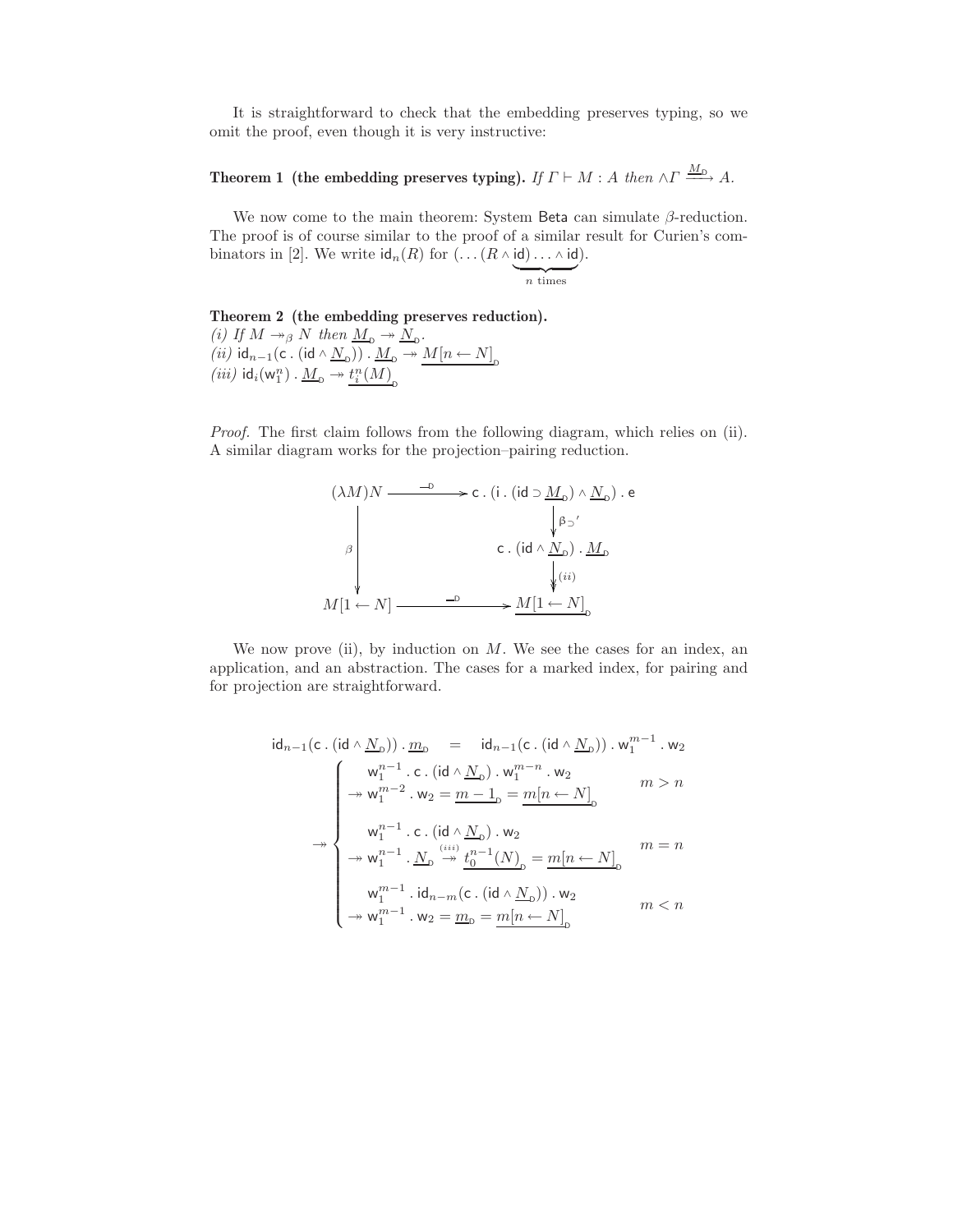$$
\begin{array}{rcl} \mathrm{id}_{n-1}(\mathsf{c}\,.\,(\mathrm{id}\wedge\underline{N}_{\mathsf{D}}))\,.\,\underline{M_1M_2}_{\mathsf{D}} & = & \mathrm{id}_{n-1}(\dots)\,.\,\mathsf{c}\,.\,(\underline{M_1}_{\mathsf{D}}\wedge\underline{M_2}_{\mathsf{D}})\,.\,\mathsf{e}\\[1.5ex] & \rightarrow & \mathsf{c}\,.\,(\mathrm{id}_{n-1}(\dots)\,.\,\underline{M_1}_{\mathsf{D}}\wedge\mathrm{id}_{n-1}(\dots)\,.\,\underline{M_2}_{\mathsf{D}})\,.\,\mathsf{e}\\[1.5ex] & \rightarrow & \mathsf{c}\,.\,(\underline{M_1[n\leftarrow N]_{\mathsf{D}}\wedge\underline{M_2[n\leftarrow N]_{\mathsf{D}}})\,.\,\mathsf{e}\\[1.5ex] & = & \underline{M_1[n\leftarrow N]M_2[n\leftarrow N]_{\mathsf{D}} = (\underline{M_1M_2})[n\leftarrow N]_{\mathsf{D}}} \end{array}
$$

$$
\mathrm{id}_{n-1}(\dots) \cdot \underline{\lambda M}_{\mathrm{o}} = \mathrm{id}_{n-1}(\dots) \cdot \mathrm{i} \cdot (\mathrm{id} \supset \underline{M}_{\mathrm{o}})
$$
  
\n
$$
\rightarrow \mathrm{i} \cdot (\mathrm{id} \supset \mathrm{id}_{n}(\dots)) \cdot (\mathrm{id} \supset \underline{M}_{\mathrm{o}})
$$
  
\n
$$
\rightarrow \mathrm{i} \cdot (\mathrm{id} \supset \mathrm{id}_{n}(\dots) \cdot \underline{M}_{\mathrm{o}})
$$
  
\n
$$
\rightarrow \mathrm{i} \cdot (\mathrm{id} \supset \underline{M[n+1 \leftarrow N_{\mathrm{o}})}
$$
  
\n
$$
= \underline{\lambda (M[n+1 \leftarrow N])_{\mathrm{o}} = (\underline{\lambda M)}[n \leftarrow N]_{\mathrm{o}}
$$

We now prove (iii), again by induction on  $M$ . We again see the cases for an index, an application and an abstraction, the cases for a marked index, a pairing and a projection are straightforward.

$$
\begin{array}{rcl} \mathrm{id}_i(\mathsf{w}_1^n)\cdot \underline{m}_\mathsf{D} & = & \left(\dots\left(\mathsf{w}_1^n\wedge \underset{i\text{ times}}{\mathsf{id}}\right)\dots\wedge \mathrm{id}\right)\cdot \mathsf{w}_1^{m-1}\cdot \mathsf{w}_2 & \twoheadrightarrow \\ & & \downarrow \underset{i\text{ times}}{\mathsf{times}} \\ & & \left\{\begin{aligned} \mathsf{w}_1^{m-1}\cdot \mathsf{w}_2 & = \underline{m}_\mathsf{D} = \underline{t}_i^n(m) \\ \mathsf{w}_1^{m-1+n}\cdot \mathsf{w}_2 & = \underline{m+n}_\mathsf{D} = \underline{t}_i^n(m) \end{aligned}\right. & & & & m \leq i \\ & & \times \end{array}.
$$

$$
\begin{array}{rcl} \mathrm{id}_i(\mathsf{w}_1^n)\cdot \underline{M_1M_2}_\mathrm{D} & = & \mathrm{id}_i(\mathsf{w}_1^n)\ . \ (\mathsf{c}\ .\ (\underline{M_1}_\mathrm{D}\wedge \underline{M_2}_\mathrm{D})\ .\ \mathrm{e}) \\ \\ & \to & \mathsf{c}\ . \ (\mathrm{id}_i(\mathsf{w}_1^n)\ .\ \underline{M_1}_\mathrm{D}\wedge \mathrm{id}_i(\mathsf{w}_1^n)\ .\ \underline{M_2}_\mathrm{D})\ .\ \mathrm{e} \\ \\ & \to & \mathsf{c}\ .\ (\underline{t}_i^n\underline{M_1}_\mathrm{D}\wedge \underline{t}_i^n\underline{M_2}_\mathrm{D})\ .\ \mathrm{e} \\ \\ & = & \ \underline{t}_i^n\underline{M_1}_\mathrm{D}\underline{t}_i^n\underline{M_2}_\mathrm{D} = \underline{t}_i^n(\underline{M_1M_2})_\mathrm{D} \ \ . \end{array}
$$

$$
\mathrm{id}_i(\mathsf{w}_1^n) \cdot \underline{\lambda N}_\mathsf{D} = \mathrm{id}_i(\mathsf{w}_1^n) \cdot (\mathrm{i} \cdot (\mathrm{id} \supset \underline{N}_\mathsf{D}))
$$
  
\n
$$
\rightarrow \mathrm{i} \cdot (\mathrm{id} \supset \mathrm{id}_{i+1}(\mathsf{w}_1^n) \cdot \underline{N}_\mathsf{D})
$$
  
\n
$$
\rightarrow \mathrm{i} \cdot (\mathrm{id} \supset \underline{t}_{i+1}^n \underline{N}_\mathsf{D}) = \underline{\lambda t}_{i+1}^n \underline{N}_\mathsf{D} = \underline{t}_i^n (\underline{\lambda N})_\mathsf{D}.
$$

 $\Box$ 

**Definition 1.** Let a proof term  $T$  be essentially in normal form if each reduction sequence in system Beta starting from T only contains instances of the rules  $R \cdot id \to R$ , id  $\ldots R \to R$ , id  $\wedge id \to id$  and id  $\supset id \to id$ .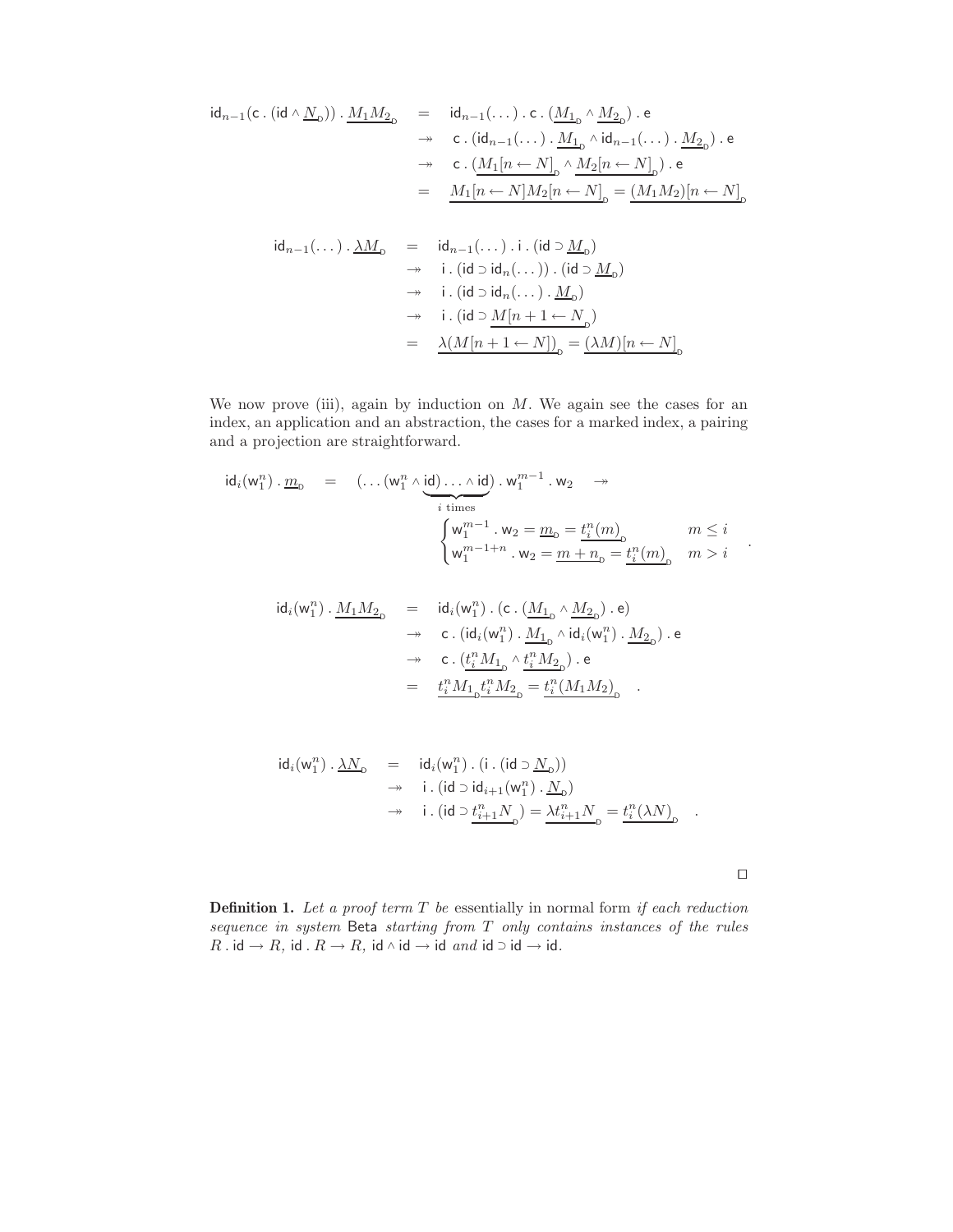Proposition 4 (the embedding essentially preserves normal form). If M is in normal form then  $\underline{M}_{\text{D}}$  is essentially in normal form.

Proof. By checking the reduction rules we first observe that, when given two terms  $R, T$  which are essentially in normal form, then also the terms  $R \supset T$ ,  $R \wedge T$ , i.  $(R \supset T)$  and c.  $(R \wedge T)$  are essentially in normal form. We prove our proposition by induction on M. Translations of indices are clearly in normal form, and our observation takes care of abstractions and pairings, so we are left with applications and projections. Let M be an application  $M_1M_2$ . Then  $M_1$ can not be an abstraction, so it has to be either an index, a projection, a pairing or an application. Say it is an application  $N_1N_2$ . Then  $\underline{M}_{\mathsf{D}} = \mathsf{c} \cdot (\underline{M}_{1_{\mathsf{D}}} \wedge \underline{M}_{2_{\mathsf{D}}})$ . with  $M_{1_{\mathcal{D}}} = c \cdot (N_{1_{\mathcal{D}}} \wedge N_{2_{\mathcal{D}}})$ . e. By induction hypothesis  $M_{1_{\mathcal{D}}}$  is essentially in normal form, so can only reduce to terms of the form  $c \cdot U \cdot e$  or  $c \cdot e$ . But then all reductions possible in a reduction sequence starting from  $M_{\text{D}}$  are those that are either in a reduction sequence starting from  $\underline{M}_{1_{\mathsf{D}}}$  or  $\underline{M}_{2_{\mathsf{D}}}$  and thus  $\underline{M}_{\mathsf{D}}$  is essentially in normal form. The other cases are similar.

**Deep inference to natural deduction.** We define a function  $\mathbf{v}$  from deep inference proof terms to natural deduction proof terms, i.e. lambda terms. We give a definition using named lambda terms. For a given deep inference proof term the function yields a lambda term with exactly one free variable, named x. The translation from that into a name-free lambda term is as usual, except that exactly those indices that come from occurrences of  $x$  are marked.

$$
\begin{array}{lll} \underline{\text{id}}_{\text{N}} & = \text{$x$} \\ \underline{\text{w}}_{n_{\text{N}}} & = \pi_{n} \text{$x$} \\ \underline{\text{c}}_{\text{N}} & = \langle \text{$x$}, \text{$x$} \rangle \\ \underline{\text{i}}_{\text{N}} & = \langle \text{$y$}, \text{$x$} \rangle \end{array} \qquad \begin{array}{lll} \underline{R} \cdot \underline{T}_{\text{N}} & = \underline{T}_{\text{N}} [ \text{$x \leftarrow \underline{R}_{\text{N}} ]} \\ \underline{R} \wedge \underline{T}_{\text{N}} & = \langle \underline{R}_{\text{N}} [ \text{$x \leftarrow \pi_{1} x ]}, \underline{T}_{\text{N}} [ \text{$x \leftarrow \pi_{2} x ]} \rangle \\ \underline{\text{i}}_{\text{N}} & = \lambda \text{$y \cdot \langle x, y \rangle$} & \underline{R} \supset \underline{T}_{\text{N}} & = \lambda \text{$y \cdot \underline{T}_{\text{N}} [ \text{$x \leftarrow (x \underline{R}_{\text{N}} [ \text{$x \leftarrow y ]$}) ]$} \end{array} \end{array} \begin{array}{l} \text{(fresh $y$)} \end{array}
$$

Also the embedding in this direction preserves typing. Again it is straightforward to check and we have to omit the proof for space reasons.

# Theorem 3 (the embedding preserves typing). If  $A \stackrel{R}{\rightarrow} B$  then  $A \vdash \underline{R}_{\text{N}} : B$ .

Remark 2. The embedding does not preserve normal form. Consider the normal form i . (id  $\supset w_1$ ) which is mapped to  $\lambda z.\pi_1(\lambda y\langle x, y\rangle z)$  which is not in normal form. The embedding does not preserve reduction. Consider the term  $w_1$  i which reduces to i. (id  $\supset (w_1 \wedge id)$ ) but  $w_1 \cdot i_N = \lambda y \cdot \langle \pi_1 x, y \rangle$  is normal. The embedding does not preserve β-convertibility. Consider  $\underline{\mathsf{id} \wedge \mathsf{id}}_N = \langle \pi_1 x, \pi_2 x \rangle$  and  $\underline{\mathsf{id}}_N = x$ . However, if  $R \to T$  then  $\underline{R}_{N}$  and  $\underline{T}_{N}$  are convertible in lambda calculus with extensionality and surjective pairing.

Now we can use the two embeddings and their preservation of types to show the following theorem:

Theorem 4. For each typed term there is a term in normal form with the same type.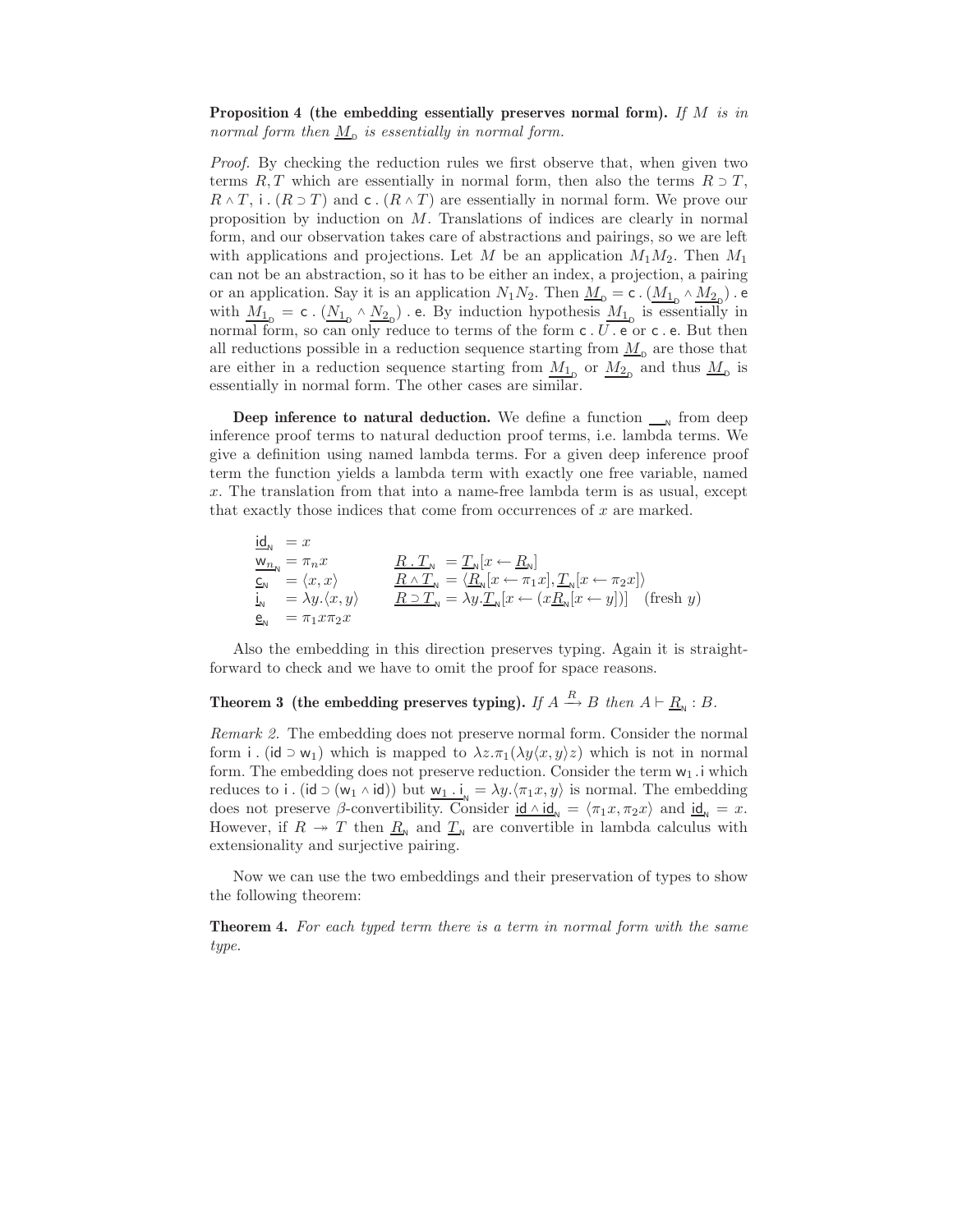*Proof.* If a term R is typeable  $A \xrightarrow{R} B$  then by Theorem 3  $A \vdash \underline{R}_{N} : B$  and by weak normalisation and subject reduction of the typed lambda calculus  $\underline{R}_{\mathsf{N}}$  has a normal form M with  $A \vdash M : B$ . Now  $\underline{M}_{\mathsf{D}}$  is essentially normal by Proposition 4 and typeable  $A \xrightarrow{M_D} B$  by Theorem 1. Reducing  $M_D$  in the canonical system formed by the four rules which collapse and remove identity we obtain a term T in normal form with  $A \stackrel{T}{\longrightarrow} B$ .

Of course, while this is weak normalisation for some system, it is not weak normalisation for System Beta, since System Beta cannot simulate the effect of translating into the lambda calculus and back. So the problem now is to prove weak normalisation either directly or maybe by using a different embedding into lambda terms.

### 4 Discussion

Curien's combinators. We first explain the difference between our combinators and the categorical combinators of Curien. Both systems are orientations of a subset of a defining set of equations of a cartesian closed category, see Lambek and Scott [8]. A cartesian closed category (without terminal object) is a category with binary products and exponentials, which correspond to conjunction and implication, respectively. Both of these structures may be defined using an adjunction. As explained in MacLane [9], an adjunction may be specified in many different ways, leading to different presentations of a cartesian closed category. Curien's system corresponds to the specification based on one functor, a mapping of arrows, and the counit. Our system corresponds to the more symmetric specification of an adjunction based on two functors and unit and counit. Curien's definition of a cartesian closed category is the one typically found in textbooks, such as [8].

The primitives for both systems are summarized in Figure 7. Each of the two rows represents an adjunction, and each column a collection of primitives. Our system takes the functors  $\land$  and  $\supset$  as primitive, while Curien takes the mappings  $\langle -, - \rangle$  and  $\Lambda$ . For each adjunction we take both unit and counit, while Curien treats only the counit as a primitive. Of course, both systems include  $\Delta$ implicitly. The terms of Curien's system are thus built from  $id, w_1, w_2, e$  using arrow composition, and two constructors  $\langle -, - \rangle$  and  $\Lambda$ . By the equivalence of the different presentations of an adjunction, we could define Curien's constructors as

$$
A(R) = A \xrightarrow{\text{i}} B \supset (A \wedge B) \xrightarrow{\text{id} \supset R} B \supset C \quad \text{and}
$$
  

$$
\langle R, T \rangle = A \xrightarrow{\text{c}} A \wedge A \xrightarrow{R \wedge T} B \wedge C \quad .
$$

However, since we only have a subset of the defining equations of the adjunctions this will not lead to an embedding of Curien's system (not even the one called  $CCL<sub>β</sub>$  since it contains a bit of surjective pairing). In particular Beta lacks naturality for the counit e, a part of naturality for the unit i as in i . (id  $\supset (R \wedge T) = i$  .  $(T \supset (R \wedge id))$ , and the equations  $c.(w_1 \wedge w_2) = id$  and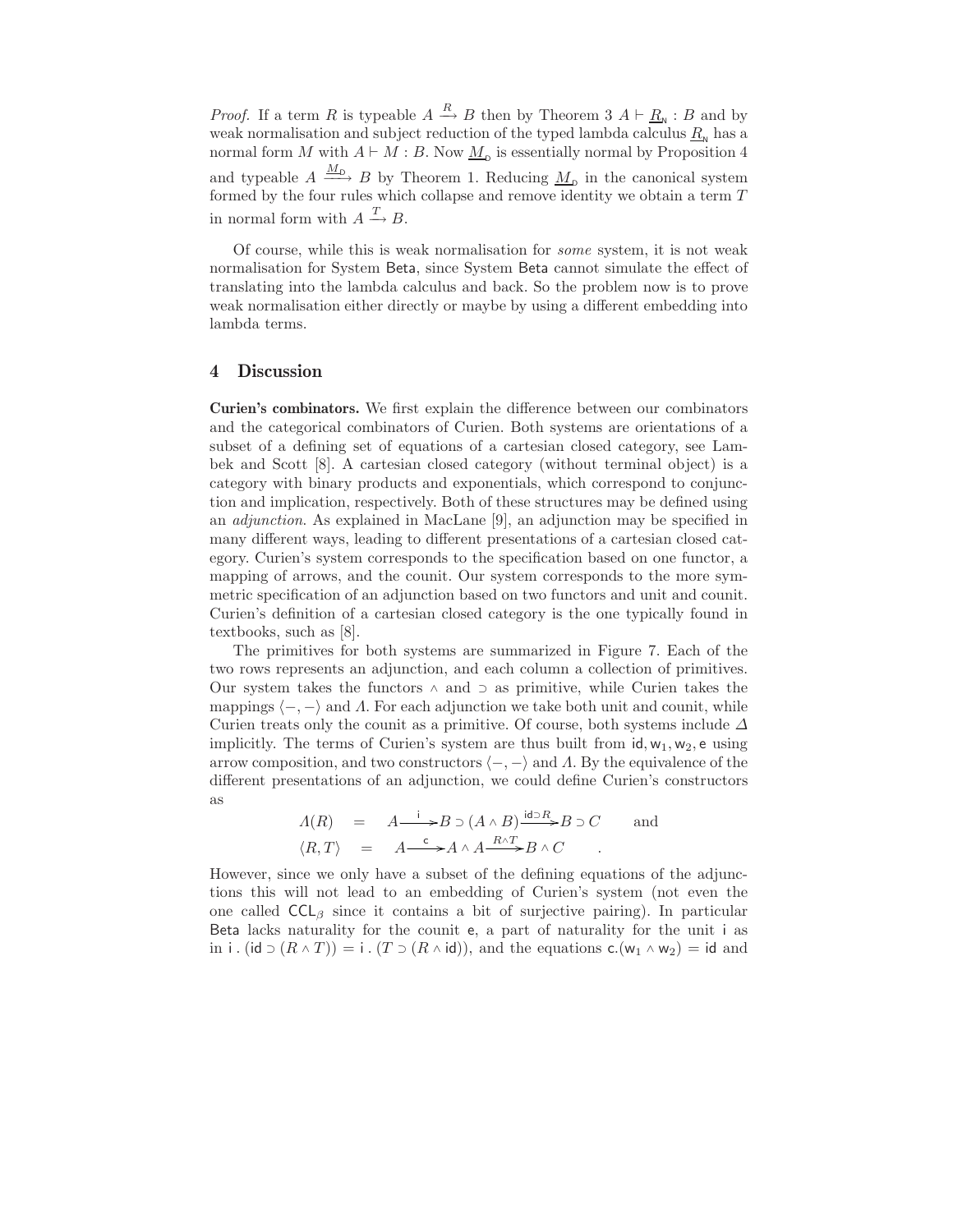| left adjoint functor<br>right adjoint functor | Hom-bijection                                                          | unit<br>counit                                                  |
|-----------------------------------------------|------------------------------------------------------------------------|-----------------------------------------------------------------|
| $\Delta: f \mapsto (f, f)$                    | $(A, A) \xrightarrow{(f,g)} (B, C)$                                    | $c: A \rightarrow A \wedge A$                                   |
| $\wedge$ : $(f,g) \mapsto f \wedge g$         | $A \xrightarrow{\langle f,g \rangle} B \wedge C$                       | $(w_1, w_2)$ :<br>$(A \wedge B, A \wedge B) \rightarrow (A, B)$ |
| $- \wedge A : f \mapsto f \wedge id$          | $B \wedge A \xrightarrow{f} C$                                         | $i: B \to A \supset (B \wedge A)$                               |
| $A \supset - : f \mapsto id \supset f$        | $\stackrel{\Lambda(f)}{\longrightarrow} A \supset C$<br>$\overline{R}$ | $e:(A\supset B)\wedge A\rightarrow B$                           |

Fig. 7. Primitives of both systems

i.(id <sup>⊃</sup> e) = id. Orienting and adding these equations would allow simulation of a lambda calculus with surjective pairing and extensionality and give equational equivalence with Curien's system  $CCL_{\beta\eta\text{SP}}$ .

Future work. Adding extensionality is an obvious route for further research. Adding full naturality for i and e is another interesting route: note that our embedding of the lambda calculus stays in the strictly positive fragment of proof terms, the fragment where the left-hand side of an implication is always the term id. System Beta never leaves the strictly positive fragment. Full naturality for i and e would allow us to leave that fragment. This gives us a lot of freedom. In explicit substitution calculi when a beta-redex is reduced a substitution arises from it, and then this substitution can be carried out indepently from other beta-redexes. In a system with full naturality a substitution could be carried out indepently even from the very beta-redex that it arises from. It would also be interesting to use the functor ∧ to more economically embed lambda terms than what is possible with Curien's combinators: by distributing to each subterm not the entire environment, but only those variables of the environment that actually occur. This would correspond to embedding a natural deduction system with multiplicative context treatment, and it would require some kind of exchange combinator, which shuffles around the channels corresponding to the variables. It would also be interesting to study flow graphs in the sense of [6] for our proof terms. It is easy to define them, and their acyclicity seems to be the key to a proof of normalisation. Our proof terms also give rise to interaction-style combinators, similar in spirit to those used for optimal reduction, but different because based on function composition instead of function application. An extension with more connectives would be interesting. Notice that the rules to add for disjunction are in perfect duality with those for conjunction:

$$
\vee_I \frac{A}{A \vee B} \qquad \vee_I \frac{B}{A \vee B} \qquad \qquad \vee_E \frac{A \vee A}{A}
$$

.